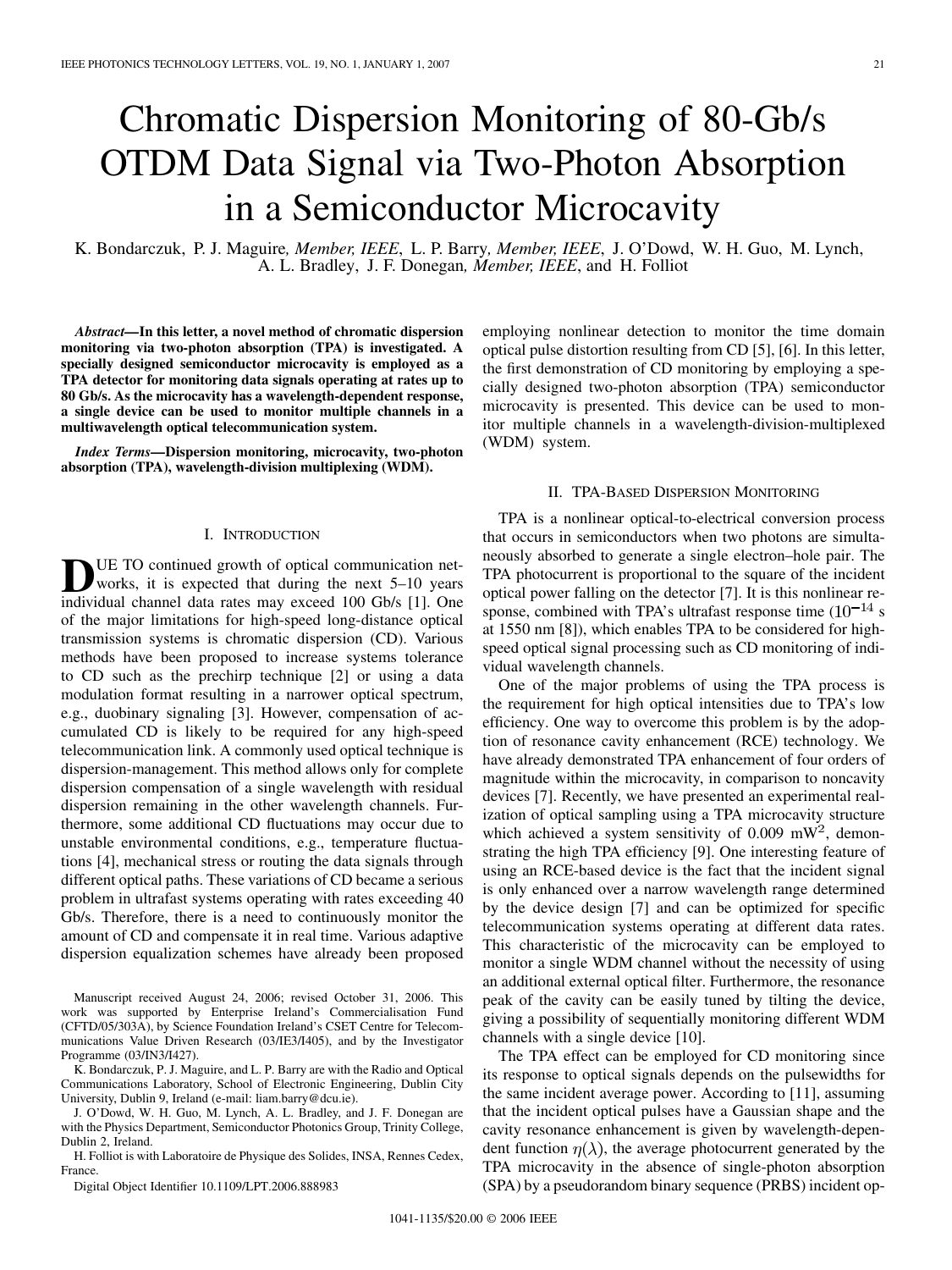<span id="page-1-0"></span>

Fig. 1. Characterization of TPA microcavity: (a) square dependence of TPA photocurrent on incident optical power; (b) the cavity response as a function of incident wavelength.

tical return-to-zero (RZ) signal is given by

$$
i_{\text{ave}} = \frac{eV\beta T\eta(\lambda)}{h\nu\sqrt{\pi}\tau}I_{\text{ave}}^2
$$
 (1)

where  $V$  is the volume of the active region of the TPA detector,  $\beta$  is the TPA coefficient, T is the period of the incident pulse stream,  $\tau$  is the pulsewidth coefficient ( $\tau = 1.7\tau_{\text{FWHM}}$ ), and  $I_{\text{ave}}$  is the average intensity of the modulated (PRBS) incident optical signal. The equation is true as long as pulses in adjacent bit slots are not overlapping  $(T \gg \tau)$ . As pulses start spreading into adjacent bit slots due to the effect of CD, (1) is no longer valid, with the resultant output from the TPA detector tending toward a constant value

$$
i_{\text{const}} = \frac{eV\beta\eta(\lambda)}{2h\nu}I_{\text{ave}}^2.
$$
 (2)

The above equation was obtained assuming that overlapping pulses combine incoherently.

#### III. DEVICE CHARACTERIZATION

In order to characterize the device TPA response for different incident peak powers, a 600-fs 10-MHz pulse laser operating at a fixed wavelength of 1558 nm was employed. Fig. 1(a) shows a plot of generated photocurrent as a function of incident optical peak power. It shows a square dependence of the photocurrent generated on the incident optical intensity, which is evidence of the TPA process. For low incident energies some residual SPA can be seen, at high incident optical powers, carrier saturation occurs. From the plot the device sensitivity is  $0.0004$  mW<sup>2</sup>, limited by SPA at low powers. The resonance response of the TPA microcavity was characterized by employing a 10-GHz wavelength tunable (1480–1580 nm) pulse source generating pulses with durations around 2 ps. Fig. 1(b) displays the cavity TPA response as a function of the incident wavelength, with the resonance peak of 1561.5 nm, and spectral linewidth of 2 nm. The generated photocurrent at resonance is around four orders of magnitude greater than the photocurrent generated for off-resonance wavelengths.

# IV. EXPERIMENTAL SETUP

The experimental setup is presented in Fig. 2. In order to simulate the effects of CD, the same optical signal was propagated through various lengths of single-mode fiber (SMF). This resulted in optical pulses with durations from 2 to 20 ps being



Fig. 2. Experimental setup for demonstrating CD monitoring via TPA in a semiconductor microcavity.

incident on the TPA detector. The same 10-GHz optical pulse that was used for the device characterization was also used here. The generated optical pulse train was modulated with a  $2^7 - 1$ PRBS, created by a pulse pattern generator. The signal was then multiplexed to higher bit rates using an OTDM multiplexer. To overcome the loss of the multiplexer, the generated data signal was amplified with an erbium-doped fiber amplifier to a peak power level of 420 mW (which ensures that nonlinear effects can be neglected in 1 km of SMF). Then the signal was passed through different lengths of SMF, ranging from 40 m to 1 km to introduce CD pulse broadening. The fiber lengths were chosen to be short enough such that polarization-mode dispersion (PMD) will not influence the propagated pulses. The fiber used had the following characteristics:  $D = 16.77 \text{ ps/km} \cdot \text{nm}$ , dispersion slope 0.0872 ps/km  $\cdot$  nm<sup>2</sup>,  $\alpha = 0.189$  dB/km, and  $\gamma = 2.4$  (W · km)<sup>-1</sup>, PMD  $\leq 0.1$  ps/ $\sqrt{\text{km}}$  (all measured at 1550 nm). The optical signal was amplified again due to the high optical power requirement for autocorrelation measurements. The signal was split by 10:90 optical coupler, with 90% of output power entering an SHG-based autocorrelator which allowed for the measurement of the optical pulse durations after fiber propagation. The remaining output signal from the coupler entered an inline attenuator/power meter allowing the average optical intensity to be continuously monitored. The average incident power was fixed at 1 dBm and incident on the TPA detector. The polarization controller was used to optimize the device response (the polarization sensitivity resulting from the TPA process and nonperfect device alignment was measured to be around 1.5 dB). The generated TPA photocurrent was measured using a picoammeter.

### V. EXPERIMENTAL RESULTS

The experimental results are presented on [Fig. 3\(a\) and \(b\)](#page-2-0), for 40 and 80 Gb/s, respectively. The diamond and square points present the experimentally measured TPA photocurrents for varied incident optical pulsewidths. According to (1), the generated TPA photocurrent is inversely proportional to the incident temporal pulsewidth  $\tau$ , as long as  $\tau$  is much lower then signal repetition rate  $T$ . For signals operating with rates 40 and 80 Gb/s, the bit periods are  $T_{40} = 25$  ps and  $T_{80} = 12.5$  ps, respectively. The solid lines in [Fig. 3](#page-2-0) are the best fits of (1)